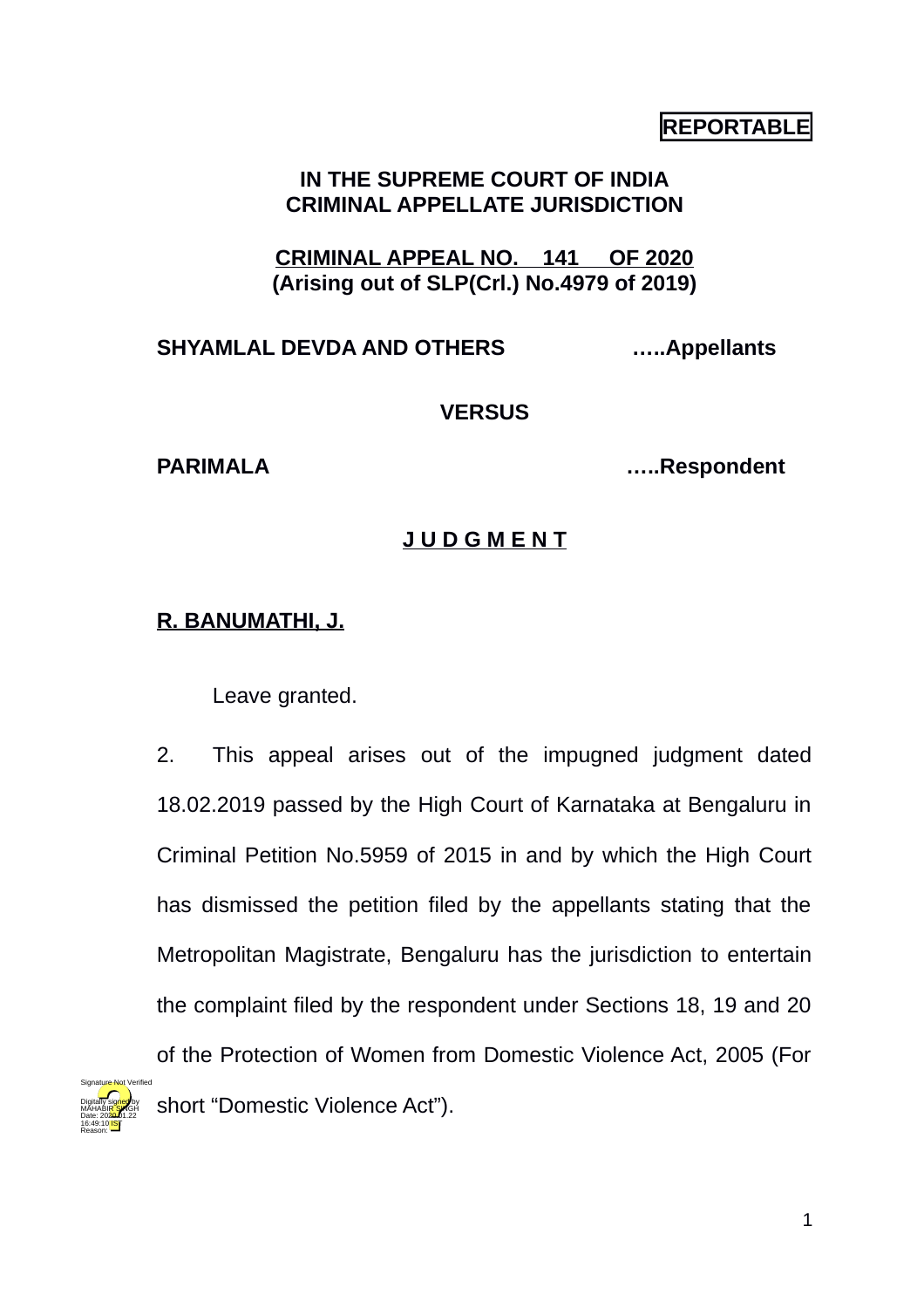3. Brief facts which led to filing of this appeal are as follows:-

The marriage of respondent-wife and appellant No.14-Manoj Kumar was solemnized on 01.05.2006, as per Hindu rites and customs in Rajasthan. After marriage, the respondent was residing with appellant No.14 in her matrimonial house at Chennai along with appellants No.1 and 2 who are the parents of the appellant No.14. In April, 2014, appellant No.14 and respondent-wife went to Bengaluru from Chennai to attend respondent's sister wedding. After the said wedding, the respondent expressed her desire to remain at Bengaluru for some time; which was acceded to by appellant No.14 with the understanding that the respondent would stay in her parent's house for short time. According to the appellants, the respondent thereafter refused to join her matrimonial home or cohabit with appellant No.14. Appellant No.14 filed O.P. No.11355 of 2015 under Section 9 of the Hindu Marriage Act for restitution of conjugal rights before the Family Court, Chennai. Thereafter, respondent claiming herself to be a victim of domestic violence seeking protection order under Section 18 and residence order under Section 19 and monetary relief under Section 20 of the Act filed Crl. Misc. No.53 of 2015 before the Court of Metropolitan Magistrate at Bengaluru against her husband- appellant No.14, her in-laws-appellant Nos.1 and 2 and other relatives of her husband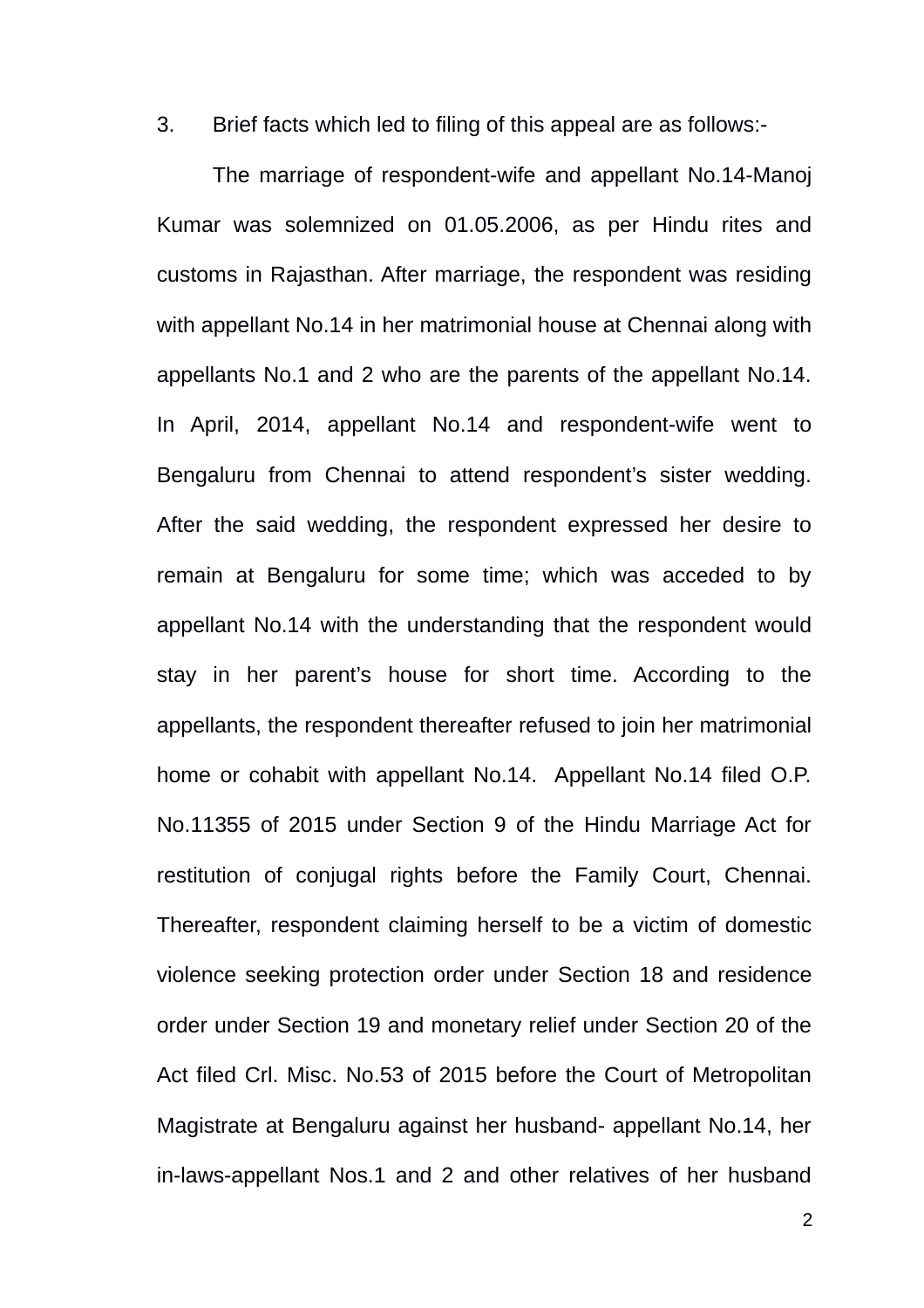who are in Chennai, Rajasthan and also in Gujarat. The learned Magistrate, Bengaluru vide order dated 16.04.2015 issued notice to the appellants by holding that the Court has the jurisdiction to entertain the petition filed by the respondent under Section 27 of the Domestic Violence Act.

4. Aggrieved by the issuance of summons in Crl. Misc. No.53 of 2015, the appellants have filed a petition under Section 482 Cr.P.C. before the High Court seeking quashing of the entire proceedings in Crl. Misc. No.53 of 2015 on the file of the MMTC-VI at Bengaluru. Vide the impugned judgment, the High Court dismissed the petition by holding that in the complaint filed by the respondent, various instances of domestic violence at different places viz. Chennai, Rajasthan and Gujarat are narrated by the respondent and therefore, the complaint filed in Bengaluru is maintainable under Section 27 of the Domestic Violence Act. Being aggrieved, the appellants have preferred this appeal.

5. Mr. Balaji Srinivasan, learned counsel appearing for the appellants contended that neither the marriage of the parties was solemnized at Bengaluru nor the matrimonial house was at Bengaluru and therefore, the Magistrate Court at Bengaluru has no jurisdiction to entertain the petition filed under the Domestic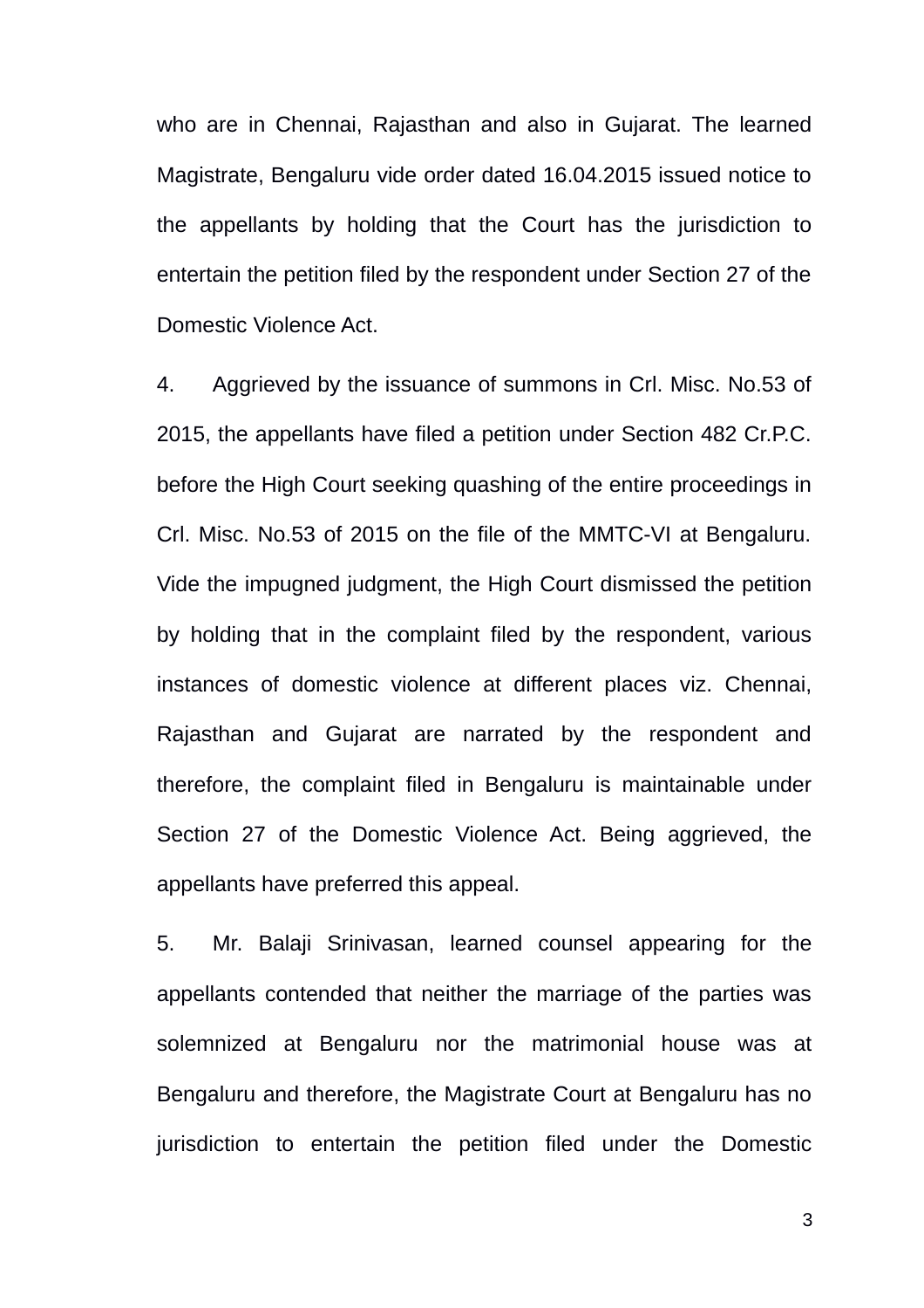Violence Act. Learned counsel submitted that vague allegations have been levelled against the family members of the husbandappellant No.14 which are not at all substantiated. Learned counsel further submitted that with a view to harass the family members of her husband, the respondent has arraigned all the family members of her husband including those who are residents in the State of Rajasthan, Gujarat and other relatives in Chennai and the complaint is an abuse of the process of the Court.

6. Ms. Nidhi, learned counsel appearing for the respondent has contended that by virtue of Section 27 of the Domestic Violence Act, the place where the complainant permanently or temporarily resides or carries on business, Court has the jurisdiction to entertain the complaint and grant protection order and other orders under the Domestic Violence Act. It was submitted that the respondent is currently residing within the territorial limit of the Metropolitan Magistrate of Bengaluru City and that the High Court rightly held that the Metropolitan Magistrate at Bengaluru has the jurisdiction to entertain the complaint. Taking us through the averments in the complaint, learned counsel for the respondent has submitted that there are several instances of domestic violence against the husband-appellant No.14 and other relatives particularly, appellant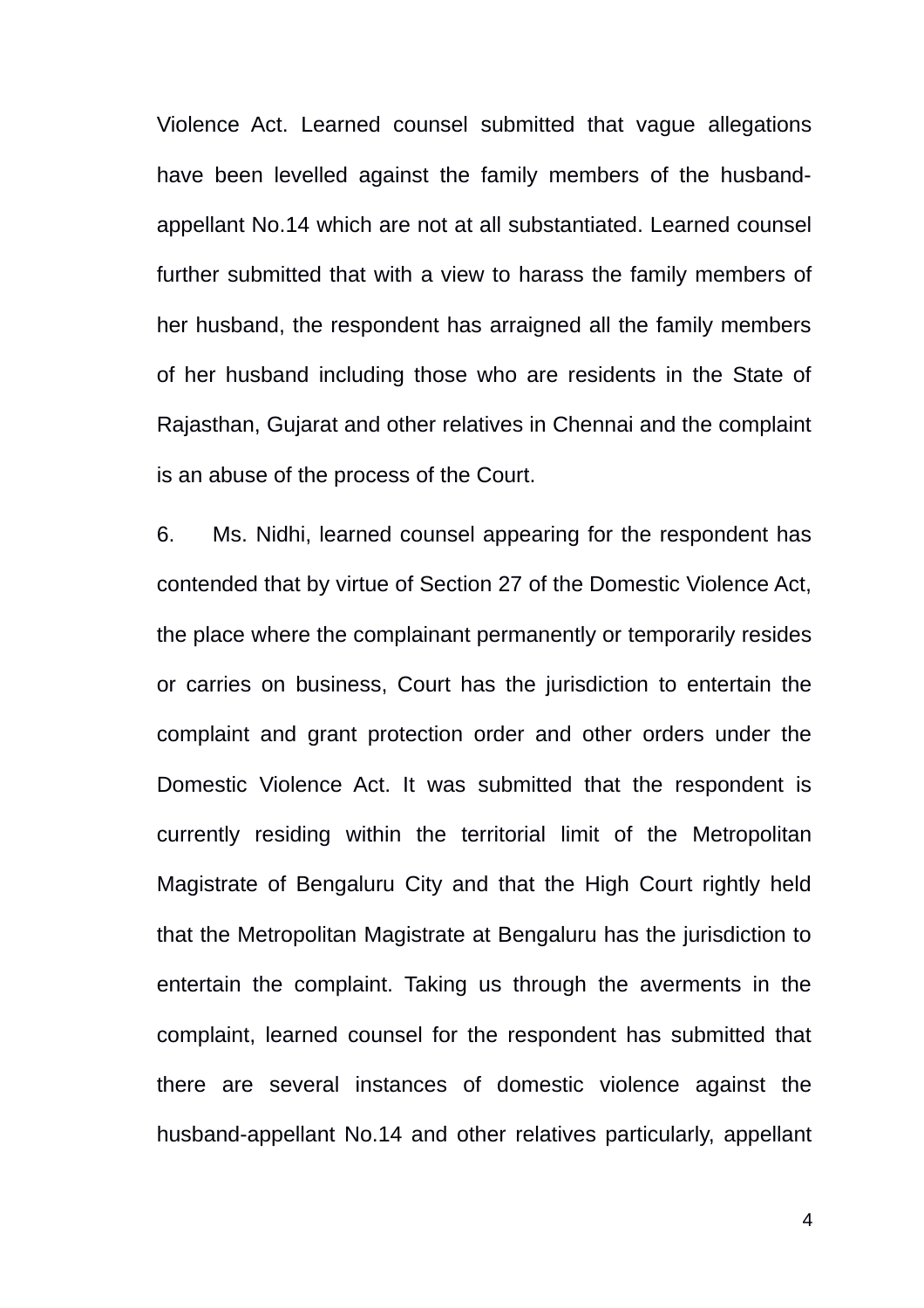Nos.1 and 2-father-in-law and mother-in-law who have been harassing the respondent who have taken away respondent's jewellery and insisting upon her to buy properties. The learned counsel submitted that the High Court rightly refused to quash the order of taking cognizance.

7. We have carefully considered the contentions and perused the impugned judgment and other materials on record.

8. Section 18 of the Domestic Violence Act relates to protection order. In terms of Section 18 of the Act, intention of the legislature is to provide more protection to woman. Section 20 of the Act empowers the court to order for monetary relief to the "aggrieved party". When acts of domestic violence is alleged, before issuing notice, the court has to be *prima facie* satisfied that there have been instances of domestic violence.

9. In the present case, the respondent has made allegations of domestic violence against fourteen appellants. Appellant No.14 is the husband and appellants No.1 and 2 are the parents-in-law of the respondent. All other appellants are relatives of parents-in-law of the respondent. Appellants No.3, 5, 9, 11 and 12 are the brothers of father-in-law of the respondent. Appellants No.4, 6 and 10 are the wives of appellants No.3, 5 and 9 respectively.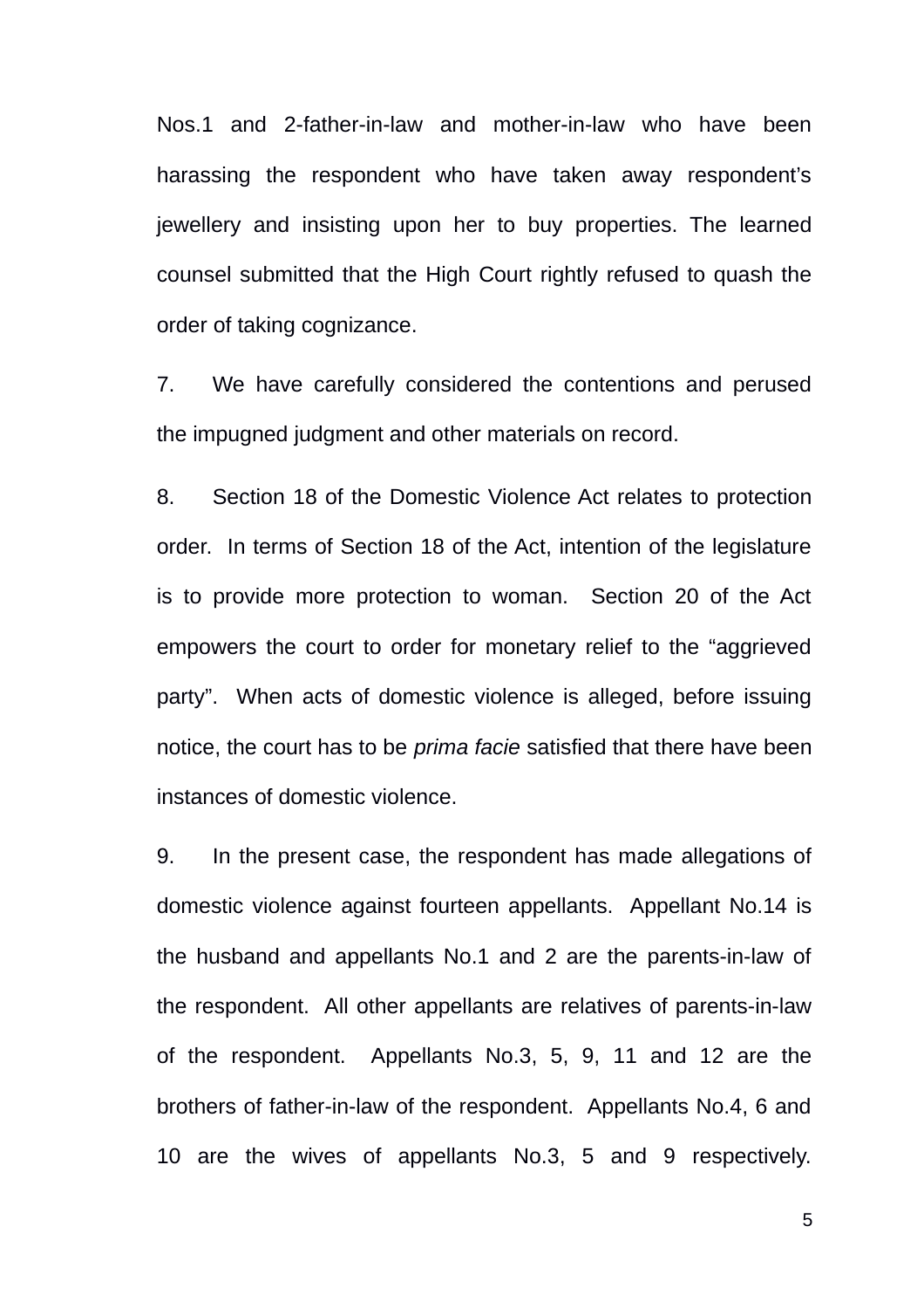Appellants No.7 and 8 are the parents of appellant No.1. Appellants No.1 to 6 and 14 are residents of Chennai. Appellants No.7 to 10 are the residents of State of Rajasthan and appellants No.11 to 13 are the residents of State of Gujarat. Admittedly, the matrimonial house of the respondent and appellant No.1 has been at Chennai. Insofar as appellant No.14-husband of the respondent and appellants No.1 and 2-Parents-in-law, there are averments of alleging domestic violence alleging that they have taken away the jewellery of the respondent gifted to her by her father during marriage and the alleged acts of harassment to the respondent. There are no specific allegations as to how other relatives of appellant No.14 have caused the acts of domestic violence. It is also not known as to how other relatives who are residents of Gujarat and Rajasthan can be held responsible for award of monetary relief to the respondent. The High Court was not right in saying that there was *prima facie* case against the other appellants No.3 to 13. Since there are no specific allegations against appellants No.3 to 13, the criminal case of domestic violence against them cannot be continued and is liable to be quashed.

10. Insofar as the jurisdiction of the Bengaluru Court, as pointed out by the High Court, Section 27 of the Protection of Women from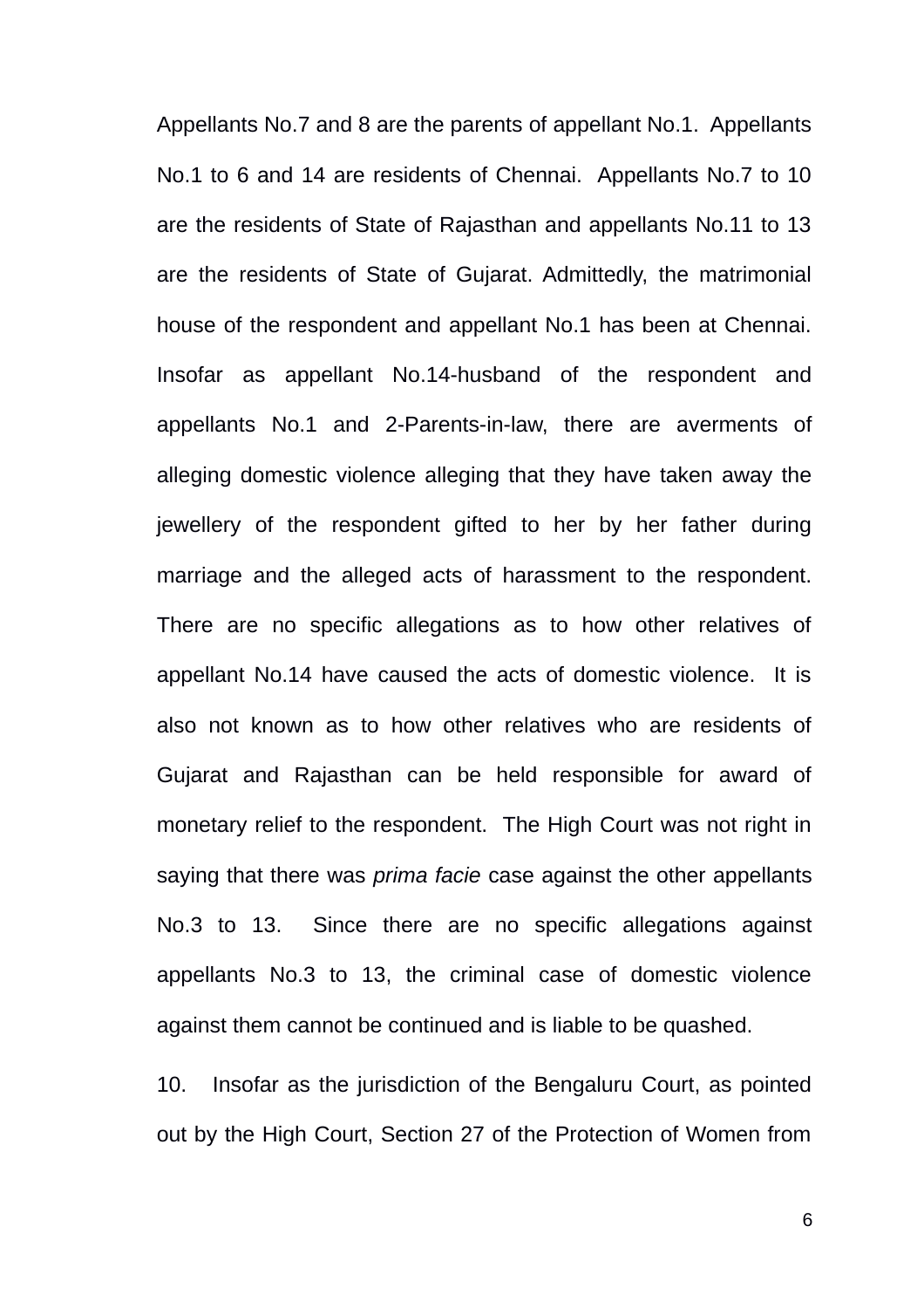Domestic Violence Act, 2005 covers the situation. Section 27 of the Act reads as under:-

### **27. Jurisdiction –**

(1) The court of Judicial Magistrate of the first class or the Metropolitan Magistrate, as the case may be, within the local limits of which – (a) the person aggrieved permanently or temporarily resides or carries on business or is employed; or

(b) the respondent resides or carries on business or is employed; or

(c) the cause of action has arisen, shall be the competent court to grant a protection order and other orders under this Act and to try offences under this Act

(2) Any order made under this Act shall be enforceable throughout India.

A plain reading of the above provision makes it clear that the petition under the Domestic Violence Act can be filed in a court where the "person aggrieved" permanently or temporarily resides or carries on business or is employed. In the present case, the respondent is residing with her parents within the territorial limits of Metropolitan Magistrate Court, Bengaluru. In view of Section 27(1) (a) of the Act, the Metropolitan Magistrate court, Bengaluru has the jurisdiction to entertain the complaint and take cognizance of the offence. There is no merit in the contention raising objection as to the jurisdiction of the Metropolitan Magistrate Court at Bengaluru.